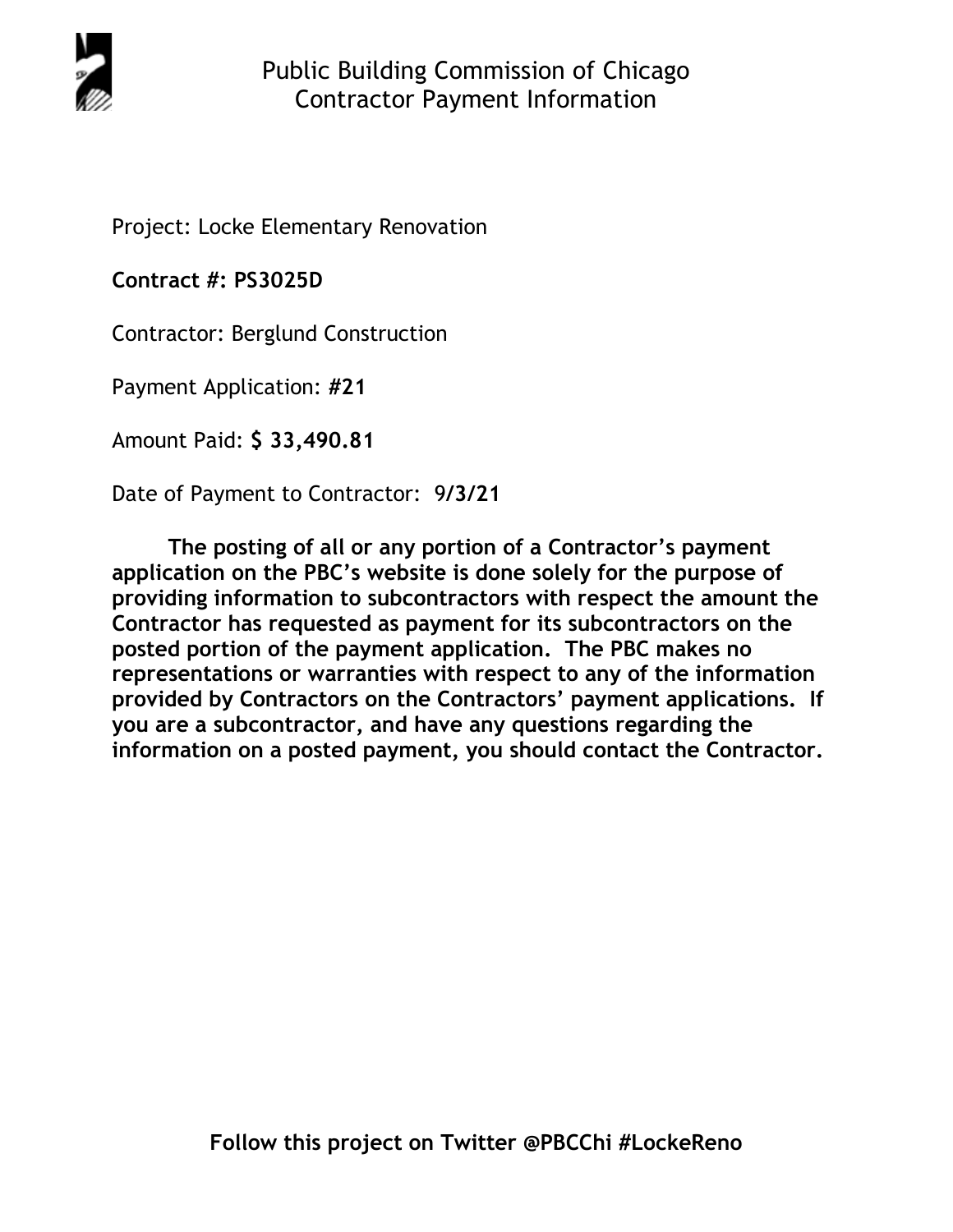### PUBLIC BUILDING COMMISSION OF CHICAGO EXHIBIT S CERTIFICATE OF ARCHITECT. ENGINEER

| DATE:                |                                        |    |           |
|----------------------|----------------------------------------|----|-----------|
| PROJECT:             | <b>CPS Locke Elementary Renovation</b> |    |           |
| Pay Application No.: |                                        |    |           |
| For the Period:      | 4/1/2021                               | to | 4/30/2021 |
| Contract No.:        | <b>PS3025D</b>                         |    |           |

/

In accordance with Resolution No. \_\_\_\_\_, adopted by the Public Building Commission of Chicago on\_\_\_\_\_\_\_\_\_, relating to the \$\_\_\_\_\_\_\_\_\_\_\_\_Revenue Bonds issued by the Public Building Commission of Chicago for the financing of this project (and all terms used herein shall have the same meaning as in said Resolution), I hereby certify to the Commission and to its Trustee, that:

- 1. Obligations in the amounts stated herein have been incuned by the Commission and that each item thereof is a proper charge against the Construction Account and has not been paid; and
- 2. No amount hereby approved for payment upon any contract will, when added to all amounts previously paid upon such contract, exceed 90% of current estimates approved by the Architect - Engineer until the aggregate amount of payments withheld equals 5% of the Contract Price (said retained funds being payable as set forth in said Resolution).

| THE CONTRACTOR:                                                                                                              | <b>Berglund Construction</b><br>111 E. Wacker Drive, Suite 2450, Chicago, IL 60601 |                                |               |
|------------------------------------------------------------------------------------------------------------------------------|------------------------------------------------------------------------------------|--------------------------------|---------------|
| <b>General Construction Services</b><br><b>FOR:</b>                                                                          |                                                                                    |                                |               |
| Is now entitled to the sum of:                                                                                               | s                                                                                  | 33,490.81                      |               |
| <b>ORIGINAL CONTRACTOR PRICE</b>                                                                                             | \$24,160,000.00                                                                    |                                |               |
| <b>ADDITIONS</b>                                                                                                             | \$0.00                                                                             |                                |               |
| <b>IDEDUCTIONS</b>                                                                                                           | \$0.00                                                                             |                                |               |
| <b>INET ADDITION OR DEDUCTION</b>                                                                                            | \$0.00                                                                             |                                |               |
| <b>ADJUSTED CONTRACT PRICE</b>                                                                                               | \$24,160,000.00                                                                    |                                |               |
|                                                                                                                              |                                                                                    |                                |               |
| <b>TOTAL AMOUNT EARNED</b>                                                                                                   |                                                                                    | \$                             | 21,737,729.98 |
| <b>TOTAL RETENTION</b>                                                                                                       |                                                                                    | S.                             | 1,179,363.82  |
| a) Reserve Withheld @ 5% of Total Amount Earned,<br>but Not to Exceed 5% of Contract Price<br>b) Liens and Other Withholding |                                                                                    | 1,179,363.82<br><u>ತ</u><br>s. |               |
| c) Liquidated Damages Withheld                                                                                               |                                                                                    | - \$<br>$\blacksquare$         |               |
| TOTAL PAID TO DATE (Include this Payment)                                                                                    |                                                                                    |                                | 20,558,366.16 |
| <b>LESS: AMOUNT PREVIOUSLY PAID</b>                                                                                          |                                                                                    | £.                             | 20,524,875.35 |
| AMOUNT DUE THIS PAYMENT                                                                                                      |                                                                                    | \$                             | 33,490.81     |

Architect Engineer:

signature, date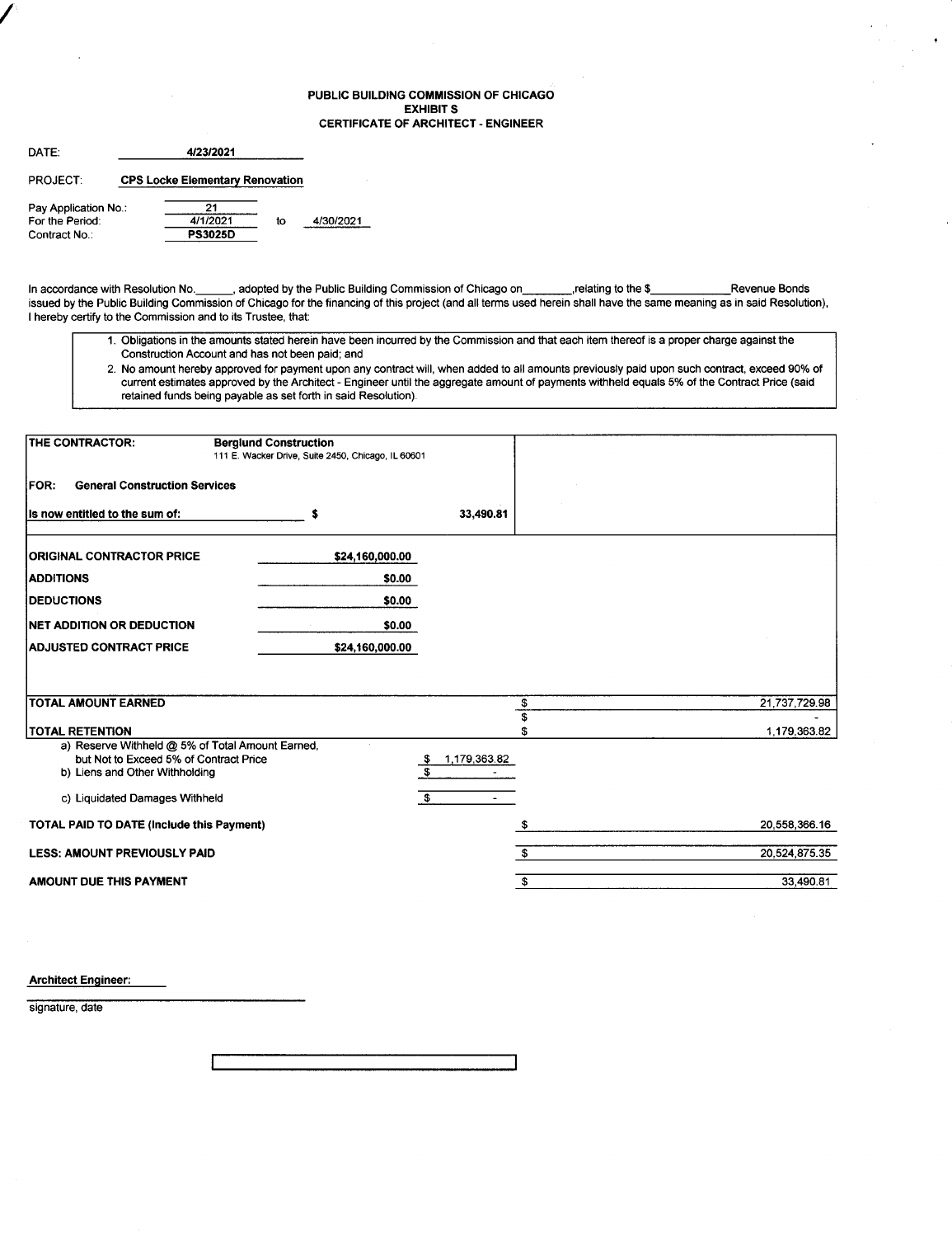# **APPLICATION AND CERTIFICATE FOR PAYMENT**

Invoice #: 51043

|                      | To Owner: Public Building Commission of Chicago<br>50 West Washington Street Room 200 |                       | Project: 519012- CPS Locke Elementary<br>Renovation          | <b>Application No.:</b> | 21        | <b>Distribution to:</b><br><b>Owner</b><br><b>Architect</b> |
|----------------------|---------------------------------------------------------------------------------------|-----------------------|--------------------------------------------------------------|-------------------------|-----------|-------------------------------------------------------------|
|                      | <b>Richard J Daley Center</b><br>Chicago, IL 60602                                    |                       |                                                              | Period To:              | 4/30/2021 | <b>Contractor</b>                                           |
|                      | From Contractor: Berglund Construction<br>8410 S South Chicago Avenue                 | <b>Via Architect:</b> | <b>RADA Architects</b><br>233 N. Michigan Avenue, Suite 1900 | <b>Project Nos:</b>     |           |                                                             |
|                      | Chicago, IL 60617                                                                     |                       | Chicago IL 60601                                             |                         |           |                                                             |
| <b>Contract For:</b> |                                                                                       |                       |                                                              | <b>Contract Date:</b>   |           |                                                             |

## **CONTRACTOR'S APPLICATION FOR PAYMENT**

Application is made for payment, as shown below, in connection with the Contract. Continuation Sheet is attached.

| 1. Original Contract Sum                                      | \$24,160,000,00 |
|---------------------------------------------------------------|-----------------|
| 2. Net Change By Change Order                                 | \$0.00          |
| 3. Contract Sum To Date                                       | \$24,160,000.00 |
| 4. Total Completed and Stored To Date                         | \$21,737,729,98 |
| 5. Retainage:<br>a. 5.43% of Completed Work<br>\$1,179,363.82 |                 |
| 0.00% of Stored Material<br>\$0.00<br>b.                      |                 |
| Total Retainage                                               | \$1,179,363.82  |
| 6. Total Earned Less Retainage                                | \$20,558,366,16 |
| 7. Less Previous Certificates For Payments                    | \$20.524,875.35 |
| 8. Current Payment Due                                        | \$33,490.81     |
| 9. Balance To Finish, Plus Retainage                          | \$3.601.633.84  |

| <b>CHANGE ORDER SUMMARY</b>                           | <b>Additions</b> | <b>Deductions</b> |
|-------------------------------------------------------|------------------|-------------------|
| Total changes approved<br>in previous months by Owner | \$0.00           | \$0.00            |
| <b>Total Approved this Month</b>                      | \$0.00           | \$0.00            |
| <b>TOTALS</b>                                         | \$0.00           | \$0.00            |
| Net Changes By Change Order                           | \$0.00           |                   |

The undersigned Contractor certifies that to the best of the Contractor's knowledge, information, and belief, the work covered by this Application for Payment has been completed in accordance with the Contract Documents. That all amounts have been paid by the Contractor for Work for which previous Certificates for Payment were issued and payments received from the Owner, and that current payment shown herein is now due.

**CONTRACTOR: Berglund Construction** 

By Fred Bergund

Date: 4/23/2021

day of

County of: C

State of:  $\left\{ \left\{ \right\} ,\cap \circ \right\}$  5 Subscribed and swe to before me Notary Public: My Commission expl

### **ARCHITECT'S CERTIFICATE FOR PAYMENT** In accordance with the Contract Documents, based on on-see observ

comprising the above application, the Architect certifies to # Architect's knowledge, information, and belief, the Work he the quality of the Work is in accordance with the Contract Doc is entitled to payment of the AMOUNT CERTIFIED.

AMOUNT CERTIFIED \$33,490.81

(Attach explanation if amount certified differs from the amount applied. Initial all figures on this Application and on th Continuation Sheet that are changed to conform with the amount certified.)

**ARCHITECT:** Date: 04/25/21 Bv:

This Certificate is not negotiable. The AMOUNT CERTIFIED is payable only to the Contractor named herein. Issuance, payment, and acceptance of payment are without prejudice to any rights of the Owner or Contractor under this Contract.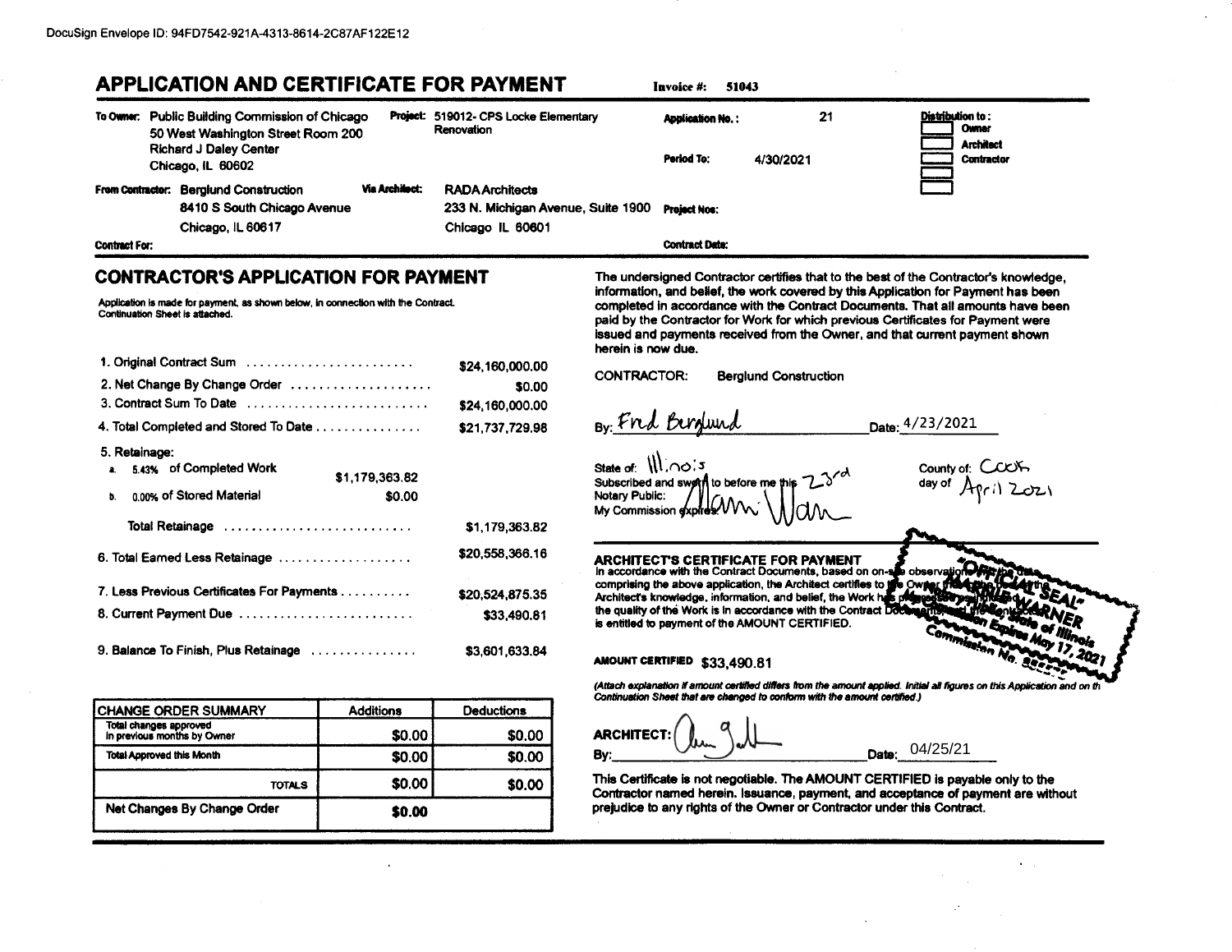#### PUBLIC BUILDING COMMISSION OF CHICAGO

#### **EXHIBIT A - PART 1**

|                                                                                                                                                                                                                                                                                                                                                                                                                                                                                                                                                                                                                                                                                                                                                                                       | CONTRACTOR'S SWORN STATEMENT AND AFFIDAVIT FOR PARTIAL PAYMENT (page 1 of 2)                                                             |                                   |
|---------------------------------------------------------------------------------------------------------------------------------------------------------------------------------------------------------------------------------------------------------------------------------------------------------------------------------------------------------------------------------------------------------------------------------------------------------------------------------------------------------------------------------------------------------------------------------------------------------------------------------------------------------------------------------------------------------------------------------------------------------------------------------------|------------------------------------------------------------------------------------------------------------------------------------------|-----------------------------------|
| Project<br>CPS Locke Elementary Revovation                                                                                                                                                                                                                                                                                                                                                                                                                                                                                                                                                                                                                                                                                                                                            | CONTRACTOR                                                                                                                               | <b>Berglund Construction</b>      |
| PBC Project #05345                                                                                                                                                                                                                                                                                                                                                                                                                                                                                                                                                                                                                                                                                                                                                                    |                                                                                                                                          |                                   |
| Job Location 2828 North Oak Avenue, Chicago, IL 60634                                                                                                                                                                                                                                                                                                                                                                                                                                                                                                                                                                                                                                                                                                                                 |                                                                                                                                          |                                   |
| Owner Public Building Commission Of Chicago                                                                                                                                                                                                                                                                                                                                                                                                                                                                                                                                                                                                                                                                                                                                           | APPLICATION FOR PAYMENT #21                                                                                                              |                                   |
| STATE OF ILLINOIS }<br>SS<br>COUNTY OF COOK                                                                                                                                                                                                                                                                                                                                                                                                                                                                                                                                                                                                                                                                                                                                           |                                                                                                                                          |                                   |
| The affiant, being first duly swom on oath, deposes and says that he/she is Fred Bergiund - President, of Bergiund Construction, an Illinois corporation, and duly authorized to make this Affidavit in behalf of said corpora<br>that said corporation is the Contractor with the PUBLIC BUILDING COMMISSION OF CHICAGO, Owner, under Contract No. PS3025D dated the 10th day of September, 2019, for the following project:                                                                                                                                                                                                                                                                                                                                                         |                                                                                                                                          |                                   |
|                                                                                                                                                                                                                                                                                                                                                                                                                                                                                                                                                                                                                                                                                                                                                                                       | CPS Locke Elementary Renovation<br>that the following statements are made for the purpose of procuring a partial payment of<br>33,490.81 | under the terms of said Contract: |
| That the work for which payment is requested has been completed, free and clear of any and all claims, liens, charges, and expenses of any kind or nature whatsoever, and in full compliance with the contract documents and t<br>purposes of said contract, the following persons have been contracted with, and have furnished or prepared materials, equipment, supplies, and services for, and having done labor on said improvement. That the respective am<br>money due and to become due to each of them respectively. That this statement is a full, true, and complete statement of all such persons and of the full amount now due and the amount heretofore paid to each of them for su<br>furnished or prepared by each of them to or on account of said work, as stated: |                                                                                                                                          |                                   |

# **CONSTRUCTION (pre con; trades; gel req)**

| <b>PRECONSTRUCTION SERVICES</b><br>---------Work Completed-------- |                                                                                    |                                               |                                          |                   |                             |                                 |          |            |         |               |           |                                       |      |                   |
|--------------------------------------------------------------------|------------------------------------------------------------------------------------|-----------------------------------------------|------------------------------------------|-------------------|-----------------------------|---------------------------------|----------|------------|---------|---------------|-----------|---------------------------------------|------|-------------------|
| TTEM <sub>#</sub><br>(same on<br>SOV)                              | Subcontractor Name & Address                                                       | Type of Work                                  | Original contract<br>amount: initial GMP | PBC Change Orders | Geni Contr<br>Change Orders | <b>Adjusted Contract</b><br>Amt | Complete | Previous   | Current | Total to date | retainage | net previous billing   net amount due |      | remaining to bill |
| 00500                                                              | <b>Berglund Construction</b><br>111 E. Wacker Dr., Suite 2450<br>Chicago, IL 60601 | <b>Preconstruction Services</b>               | 143,000.00                               | 0.00              | 0.00                        | 143.000.00                      | 100%     | 143.000.00 | 0.00    | 143,000.00    | 0.00      | 143,000.00                            | 0.00 | 0.00              |
| 00510                                                              | Valor Technologies<br>3 Northpoint Court<br>Bolingbrook, IL 60440                  | Abatement Spring Break Work Exploratory       | 11.885.00                                | 0.00              | 0.00                        | 11.885.00                       | 100%     | 11.885.00  | 0.00    | 1.885.00      | 0.00      | 11.885.00                             | 0.00 | 0.00              |
| 00511                                                              | <b>Brandenburger Plumbing</b><br>3245 W. 111th St.<br>Chicago, IL 60655            | Televise Roof Drains Pre-con                  | 6,750.00                                 | 0.00              | 0.00                        | 6,750.00                        | 100%     | 6.750.00   | 0.00    | 6,750.00      | 0.00      | 6,750.00                              | 0.00 | 0.00              |
| 00530                                                              | <b>Beralund Construction</b><br>111 E. Wacker Dr., Suite 2450<br>Chicago, IL 60601 | Spring Break & Spandrel Beam Exploratory Work | 38.414.00                                | 0.00              | 0.00                        | 38.414.00                       | 100%     | 38.414.00  | 0.00    | 38.414.00     | 0.00      | 38.414.00                             | 0.00 | 0.00              |
|                                                                    |                                                                                    | Subtotal Preconstruction Services             | 200.049.00                               | 0.00              | 0.00                        | 200.049.00                      | 100%     | 200.049.00 | 0.00    | 200.049.00    | 0.00      | 200.049.00                            | 0.00 | 0.00              |

## **COST OF WORK**

### TRADE CONTRACTOR COSTS

| <b>ITEM#</b><br>(seme on<br>SOV) | Subcontractor Name & Address                                                    | Type of Work                | Original contract<br>¦amount∷ initial GMP I | PBC Change Orders | Genl Contr<br>Change Orders | <b>Adjusted Contract</b><br>Amt | % Complete | Previous   | Current     | Total to date | retainage | net previous billing   net amount due |             | remaining to bill |
|----------------------------------|---------------------------------------------------------------------------------|-----------------------------|---------------------------------------------|-------------------|-----------------------------|---------------------------------|------------|------------|-------------|---------------|-----------|---------------------------------------|-------------|-------------------|
| 100000                           | Gail White Interiors<br>4430 Butterfield Road<br>Hillside, IL 60162             | <b>Window Treatments</b>    | 0.00                                        | 112,063.00        | 8.896.82                    | 120,959.82                      | 100%       | 117,820.64 | 3,139.18    | 120,959.82    | 12.095.98 | 106.038.58                            | 2,825.26    | 12,095.98         |
| 01168                            | <b>BCC</b>                                                                      | Site Work                   | 0.00                                        | 54,880.00         | 16,861.53                   | 71.741.53                       | 100%       | 80,359.53  | $-8,618.00$ | 71 741 53     | 3,587.09  | 76,341.54                             | (8, 187.10) | 3,587.09          |
| 01215                            | <b>Berglund Construction</b><br>8410 S. South Chicago Ave.<br>Chicago, IL 60617 | <b>Expedited Schedule C</b> | 0.00                                        | 733.022.00        | 0.00                        | 733,022.00                      | 85%        | 626,265.19 | 0.00        | 626,265.19    | 31.313.27 | 594,951.92                            | 0.00        | 138,070.08        |
| 01535                            | Bofo Waterproofing Systems<br>5521 W. 110th St. Unit #9<br>Oak Lawn, IL 60453   | Waterproofing               | 0.00                                        | 31.250.00         | 1.209.19                    | 32.459.19                       | 100%       | 32,459.19  | 0.00        | 32 459.19     | 3.245.92  | 29.213.27                             | 0.00        | 3,245.92          |
| 01575                            | Unity Fencing<br>2532 W. Warren Blvd.<br>Chicago, IL 60612                      | Temporary Fence             | 11.109.00                                   | 17,320.13         | 0.00                        | 28,429.13                       | 100%       | 28,429.13  | 0.00        | 28.429.13     | 1.421.46  | 27,007.67                             | 0.00        | 1,421.46          |
| 01700                            | Awarded to Ornelas                                                              | Remove/Reinstall Windows    | 36,234.00                                   | 0.00              | $-36,234.00$                | 0.00                            | #DIV/0!    | 0.00       | 0.00        | 0.00          | 0.00      | 0.00                                  | 0.00        | 0.00              |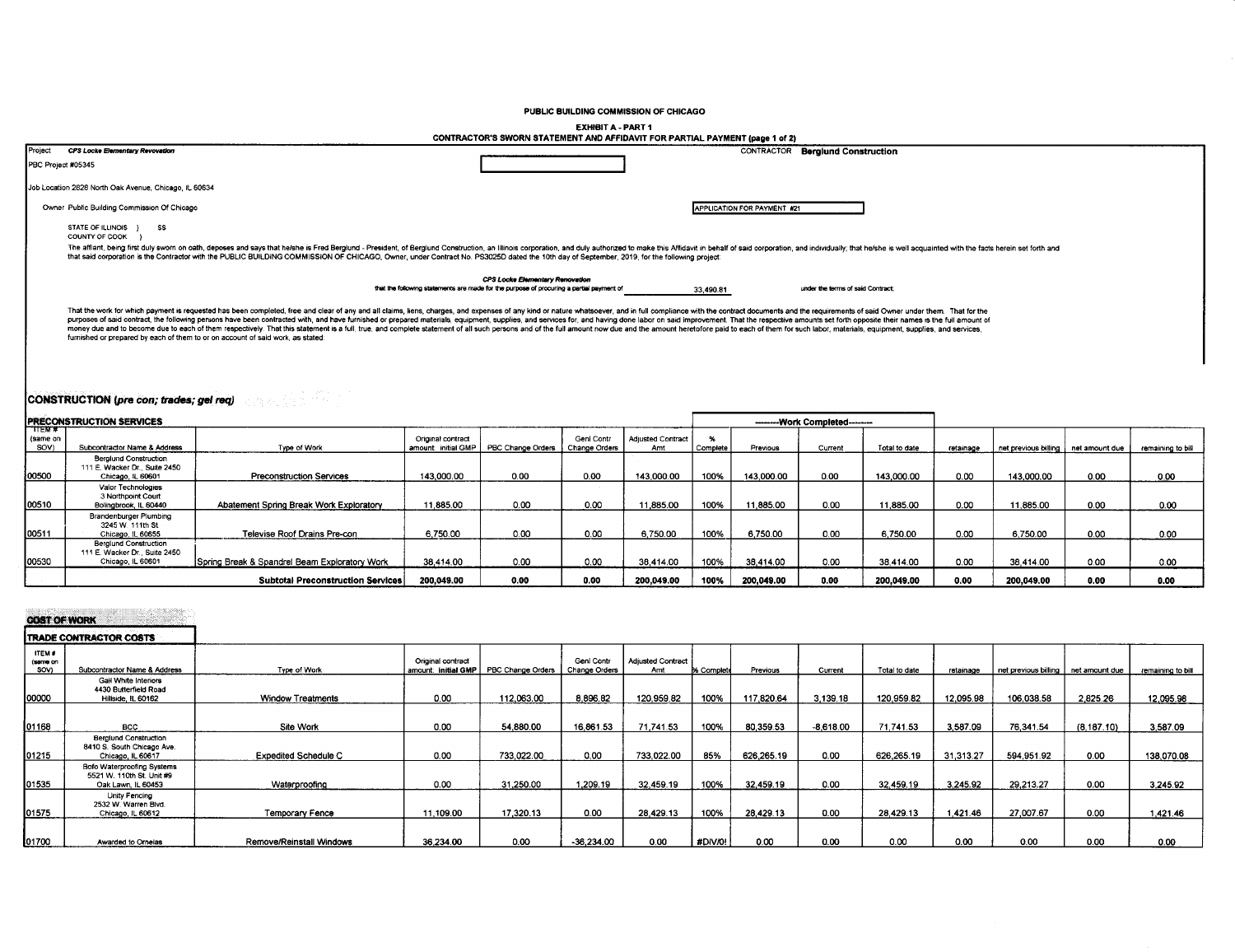|         | Carney & Company<br>636 Schneider Drive             |                                   |              |              |              |              |         |              |           |              |            |              |           |            |
|---------|-----------------------------------------------------|-----------------------------------|--------------|--------------|--------------|--------------|---------|--------------|-----------|--------------|------------|--------------|-----------|------------|
| 01751   | South Elgin, IL 60177                               | Furnish Temporary Lockers         | 0.00         | 13.020.00    | 0.00         | 13,020.00    | 100%    | 13,020.00    | 0.00      | 13.020.00    | 651.00     | 12,369.00    | 0.00      | 651.00     |
|         | Corsetti Structural Steel                           |                                   |              |              |              |              |         |              |           |              |            |              |           |            |
|         | 2515 New Lennox Rd.                                 |                                   |              |              |              |              |         |              |           |              |            |              |           |            |
| 01851   | Joliet, IL 60433                                    | Steel Tubular                     | 0.00         | 0.00         | 23.100.00    | 23,100.00    | 100%    | 23.100.00    | 0.00      | 23.100.00    | 1.155.00   | 21.945.00    | 0.00      | 1,155.00   |
|         | Safe Environmental                                  |                                   |              |              |              |              |         |              |           |              |            |              |           |            |
|         | 10030 Express Dr., Suite A & B                      |                                   |              |              |              |              |         |              |           |              |            |              |           |            |
| 02000   | Highland, IN 46323                                  | Demo & Abatement                  | 254,348.00   | 919,365.16   | 10.449.00    | 1,184,162.16 | 100%    | 1,184,162.16 | 0.00      | 1,184,162.16 | 59,208.11  | 1.124,954.05 | 0.00      | 59,208.11  |
|         |                                                     |                                   |              |              |              |              |         |              |           |              |            |              |           |            |
|         |                                                     |                                   |              |              |              |              |         |              |           |              |            |              |           |            |
| 02120   | <b>BCC</b>                                          | Furniture remove/relocate         | 0.00         | 60.000.00    | 0.00         | 60,000.00    | 100%    | 60,000.00    | 0.00      | 60,000.00    | 3.000.00   | 57.000.00    | 0.00      | 3,000.00   |
|         | <b>Berglund Construction</b>                        |                                   |              |              |              |              |         |              |           |              |            |              |           |            |
|         | 8410 S. South Chicago Ave.                          |                                   |              |              |              |              |         |              |           |              |            |              |           |            |
| 03300   | Chicago, IL 60617                                   | Concrete Repairs, Masonry & Steel | 2,676,460.00 | 6,364,250.39 | 106.363.04   | 9.147.073.43 | 101%    | 9.216.585.49 | 0.00      | 9.216.585.49 | 460.829.27 | 8,755,756.22 | 0.00      | 391.317.21 |
|         | Ornelas Construction                                |                                   |              |              |              |              |         |              |           |              |            |              |           |            |
|         | 12520 Horseshoe Drive                               |                                   |              |              |              |              |         |              |           |              |            |              |           |            |
| 06100   | New Lenox, IL 60651                                 | Carpentry                         | 104.956.00   | 337,052.00   | 548,371.14   | 990,379.14   | 100%    | 990,379.14   | 0.00      | 990,379.14   | 49,518.95  | 940,860.19   | 0.00      | 49,518.95  |
|         | M.W. Powell                                         |                                   |              |              |              |              |         |              |           |              |            |              |           |            |
|         | 3445 S. Lawndale Ave.                               |                                   | 105,000.00   | 964,000.00   | 110,063.38   | 1,179,063.38 | 91%     | 1,074,750.75 | 0.00      | 1,074,750.75 | 53,737.54  | 1,021,013.21 | 0.00      | 158,050.17 |
| 07500   | Chicago, IL 60623                                   | Roofing                           |              |              |              |              |         |              |           |              |            |              |           |            |
|         |                                                     |                                   |              |              |              |              |         |              |           |              |            |              |           |            |
| 07590   | <b>BCC</b>                                          | Roofing Temp Safeway              | 0.00         | 0.00         | 5.194.10     | 5,194.10     | 100%    | 5,194.10     | 0.00      | 5.194.10     | 259.70     | 4.934.40     | 0.00      | 259.70     |
|         | Spray Insulations                                   |                                   |              |              |              |              |         |              |           |              |            |              |           |            |
|         | 7831 N. Nagle Ave.                                  |                                   |              |              |              |              |         |              |           |              |            |              |           |            |
| 07800   | Morton Grove, IL 60053                              | Spray Fireproofing                | 0.00         | 85.025.00    | 0.00         | 85.025.00    | 100%    | 85.025.00    | 0.00      | 85,025.00    | 4,251.25   | 80,773.75    | 0.00      | 4,251.25   |
|         | Modernfold                                          |                                   |              |              |              |              |         |              |           |              |            |              |           |            |
|         | 240 S. Westgate Drive                               |                                   |              |              |              |              |         |              |           |              |            |              |           |            |
| 08350   | Carol Stream, IL 60188                              | <b>Folding Partitions</b>         | 0.00         | 25,625.00    | 0.00         | 25.625.00    | 100%    | 25.625.00    | 0.00      | 25.625.00    | 1,281.25   | 24.343.75    | 0.00      | 1.281.25   |
|         | Jensen Window Corporation                           |                                   |              |              |              |              |         |              |           |              |            |              |           |            |
|         | 7641 W. 100th Place                                 |                                   |              |              |              |              |         |              |           |              |            |              |           |            |
| 08400   | Bridgeview, IL 60455                                | Window/Glazing                    | 0.00         | 1.123.576.00 | 1.040.00     | 1.124.616.00 | 100%    | 1.124.616.00 | 0.00      | 1.124.616.00 | 112,461.60 | 1.012.154.40 | 0.00      | 112,461.60 |
|         | JP Phillips                                         |                                   |              |              |              |              |         |              |           |              |            |              |           |            |
|         | 3220 Wolf Road                                      |                                   |              |              |              |              |         |              |           |              |            |              |           |            |
| 09102   | Franklin Park, IL 60131                             | Plaster/Drywall                   | 88,913.00    | 357.609.09   | 86.522.65    | 533,044.74   | 100%    | 530,287.65   | 2,757.09  | 533,044.74   | 26,652.23  | 503,773.27   | 2,619.24  | 26,652.23  |
|         | <b>Consolidated Flooring</b>                        |                                   |              |              |              |              |         |              |           |              |            |              |           |            |
|         | 162 N. Franklin St., 5th Floor                      |                                   |              |              |              |              |         |              |           |              |            |              |           |            |
| 09600   | Chicago, IL 60606                                   | Flooring                          | 7,500.00     | 40,785.00    | 7.079.50     | 55.364.50    | 100%    | 55.364.50    | 0.00      | 55.364.50    | 2.768.24   | 52.596.26    | 0.00      | 2,768.24   |
|         | Continental Painting & Decorating                   |                                   |              |              |              |              |         |              |           |              |            |              |           |            |
|         | 2255 S. Wabash Ave.                                 |                                   |              |              |              |              |         |              |           |              |            |              |           |            |
| 09900   | Chicago, IL 60616                                   | Painting                          | 48.800.00    | 214.597.56   | 31.937.83    | 295.335.39   | 100%    | 289.543.83   | 4.491.56  | 294.035.39   | 14.701.77  | 275,066.64   | 4.266.98  | 16,001.77  |
|         | Quality Erectors 1                                  |                                   |              |              |              |              |         |              |           |              |            |              |           |            |
|         | 5100 Baseline Road                                  |                                   |              |              |              |              |         |              |           |              |            |              |           |            |
| 10220   | Oswego, IL 60543                                    | Permanent Lockers                 | 0.00         | 166,525.00   | 0.00         | 166,525.00   | 100%    | 166,525.00   | 0.00      | 166.525.00   | 8,326.25   | 158,198.75   | 0.00      | 8,326.25   |
|         | <b>USA Fire Protection</b>                          |                                   |              |              |              |              |         |              |           |              |            |              |           |            |
|         | 28427 N. Ballard                                    |                                   |              |              |              |              |         |              |           |              |            |              |           |            |
| 13900   | Lake Forest. IL 60045                               | Fire Supression                   | 0.00         | 6.240.00     | $-1.110.00$  | 5.130.00     | 100%    | 5.130.00     | 0.00      | 5.130.00     | 256.50     | 4.873.50     | 0.00      | 256.50     |
|         |                                                     |                                   |              |              |              |              |         |              |           |              |            |              |           |            |
|         |                                                     |                                   |              |              |              |              |         |              |           |              |            |              |           |            |
| 13965   | Not Let                                             | Berglund Allowance Alternates     | 0.00         | 602.805.08   | -602,656.57  | 148.51       | 0%      | 0.00         | 0.00      | 0.00         | 0.00       | 0.00         | 0.00      | 148.51     |
|         |                                                     |                                   |              |              |              |              |         |              |           |              |            |              |           |            |
|         |                                                     |                                   |              |              |              |              |         |              |           |              |            |              |           |            |
| 15350   | <b>BCC</b>                                          | Fire Watch                        | 0.00         | 34,702.00    | 0.00         | 34,702.00    | 100%    | 34,702.00    | 0.00      | 34,702.00    | 1.735.11   | 32.966.89    | 0.00      | 1,735.11   |
|         | RJL Group                                           |                                   |              |              |              |              |         |              |           |              |            |              |           |            |
|         | 10022 Harnew Road W.                                |                                   | 172.800.00   | 500.841.96   | 56,502.30    | 730.144.26   | 96%     | 696.427.30   | 2.308.96  | 698.736.26   | 34.936.81  | 661.605.94   | 2.193.51  | 66.344.81  |
| 16500   | Oak Lawn, IL 60453                                  | Electric                          |              |              |              |              |         |              |           |              |            |              |           |            |
|         | C.J. Erickson Plumbing                              |                                   |              |              |              |              |         |              |           |              |            |              |           |            |
|         | 4141 W. 124th Place                                 |                                   | 105,000.00   | 310,279.83   | 16,722.56    | 432,002.39   | 100%    | 405,722.56   | 26,279.83 | 432.002.39   | 43,200.24  | 365, 150.30  | 23,651.85 | 43,200.24  |
| 22000   | Alsip, IL 60803                                     | Plumbing                          |              |              |              |              |         |              |           |              |            |              |           |            |
|         | Amber Mechanical Contractors<br>11950 S Central Ave |                                   |              |              |              |              |         |              |           |              |            |              |           |            |
| 23000   | Alsip, IL 60803                                     | Mechanical                        | 164.200.00   | 656.800.00   | 1.473.03     | 822.473.03   | 100%    | 821.000.00   | 1.473.03  | 822.473.03   | 82.247.30  | 738.900.00   | 1.325.73  | 82,247.30  |
|         |                                                     |                                   |              |              |              |              |         |              |           |              |            |              |           |            |
|         | Beverly Asphalt Paving                              |                                   |              |              |              |              |         |              |           |              |            |              |           |            |
| 32100   | 1514 West Pershing Road<br>Chicago, IL 60630        | Asphalt Paving                    | 0.00         | 10.120.00    | 4,930.00     | 15,050.00    | 0%      | 0.00         | 0.00      | 0.00         | 0.00       | 0.00         | 0.00      | 15,050.00  |
|         | <b>Fence Masters</b>                                |                                   |              |              |              |              |         |              |           |              |            |              |           |            |
|         | 20400 S. Cottage Grove                              |                                   |              |              |              |              |         |              |           |              |            |              |           |            |
| 32500   | Chicago Heights, IL 60411                           | Permanent Fencing                 | 0.00         | 3,675.00     | 19.635.00    | 23,310.00    | 100%    | 23.310.00    | 0.00      | 23.310.00    | 1.165.50   | 22.144.50    | 0.00      | 1,165.50   |
|         | Twin Oaks Landscaping                               |                                   |              |              |              |              |         |              |           |              |            |              |           |            |
|         | 997 Harvey Road                                     |                                   |              |              |              |              |         |              |           |              |            |              |           |            |
| 32900   | Owego, IL 60543                                     | Landscaping                       | 0.00         | 156,600.00   | 0.00         | 156,600.00   | 100%    | 156,600.00   | 0.00      | 156,600.00   | 15,660.00  | 140.940.00   | 0.00      | 15,660.00  |
|         |                                                     |                                   |              |              |              |              |         |              |           |              |            |              |           |            |
|         |                                                     |                                   |              |              |              |              |         |              |           |              |            |              |           |            |
| 01850-2 | <b>TBD</b>                                          | Pipe Scaffold                     | 0.00         | 69,089.00    | $-69,089,00$ | 0.00         | #DIV/0! | 0.00         | 0.00      | 0.00         | 0.00       | 0.00         | 0.00      | 0.00       |
|         | Safway Atlantic                                     |                                   |              |              |              |              |         |              |           |              |            |              |           |            |
|         | 625 S. IL Route 83                                  |                                   |              |              |              |              |         |              |           |              |            |              |           |            |
| 01850-3 | Elmhurst, IL 60181                                  | Pipe Scaffold                     | 0.00         | 55,208.00    | 142,286.28   | 197.494.28   | 100%    | 197.494.28   | 0.00      | 197.494.28   | 9.874.72   | 187.619.56   | 0.00      | 9,874.72   |
|         |                                                     |                                   |              |              |              |              |         |              |           |              |            |              |           |            |
|         |                                                     |                                   |              | 0.00         | 0.00         | 0.00         | #DIV/0! | 0.00         | 0.00      | 0.00         | 0.00       | 0.00         | 0.00      | 0.00       |

 $\star$